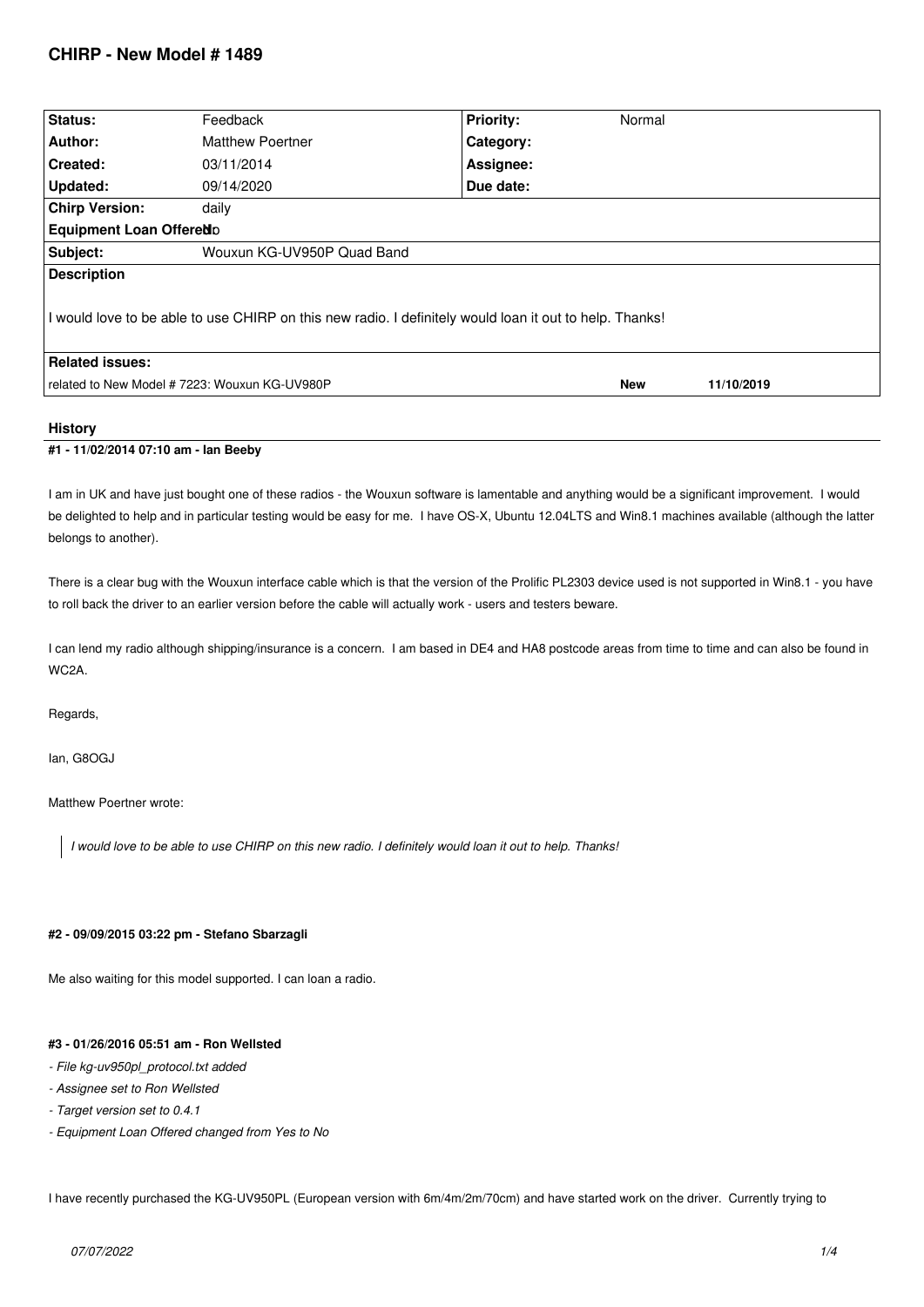*understand the protocol used. It is similar to (but sufficiently different from) the KG-UV8D.*

### **#4 - 01/29/2016 04:29 am - Ron Wellsted**

*This proving difficult as it appears that the serial protocol is encrypted.*

#### **#5 - 01/29/2016 09:46 am - Pavel Milanes**

*I don't want to say "encrypted" but "encoded", the same that I suspected for the KG-UV9D one in #2671.*

*I have kind of characterized the KG-UV9D comm protocol and I bet it will be similar to this, and the data in the download/upload don't have any logic at a glance, so I suspected about an encoded (encrypted?) data transfer.*

*I tried to contact Wouxun about this but no luck yet.*

## **#6 - 01/29/2016 12:21 pm - Ron Wellsted**

- *File download.txt added*
- *File upload.txt added*
- *Status changed from New to In Progress*

*Attached are my captures of the download/upload from the Wouxun software. The encoding does show a pattern for the memory slots (\xda \x85 records on the upload). There is a similarity with the KG-UV9D as in #2671 Based on the number of packets sent, it looks like the radio/software transfers 4 memory slots at a time and seems to use 16 or 18 bytes per slot.*

#### **#7 - 01/31/2016 07:43 am - Ron Wellsted**

*- Target version changed from 0.4.1 to 0.5.0*

*Analysing the dumps, and looking at the 4th packet from download.txt (DA 82 00 06 57 1B 1B 1B 1B 1B 1F) and the 3rd packet from upload.txt (DA 83 FF 06 57 1B 1B 1B 1B 1B 1F), the "checksum" (1F) is the same even though 2 bytes in the header (DA 82 00 06 vs DA 83 FF 06) are different. This indicates that the 4 header bytes are not used in the calculation of the "checksum".*

*Since the initialisation packet (1st packet sent to the radio) seems to always provoke a reply with a 100 byte payload, I am beginning to suspect that the encoding/encryption key is buried in that first packet. The initialisation packet (DA 80 FF 00 58) does use the same checksum algorithm as the KG-UV8D. i.e. Start with -1 then add in the first four bytes using modulo 256.*

### **#8 - 01/08/2018 07:51 am - Pavel Milanes**

*- Chirp Version changed from 0.3.0 to daily*

*Hi Ron et all.*

*I did some tinkering with the serial logs and the crypt protocol is similar to the used by the KG-UV8D Plus, but the checksum of each packet is unknown yet.*

It has some different approach but I did manage to decode packet data, so there is an advance, notes and sample code are at home, so tomorrow will *upload all of them.*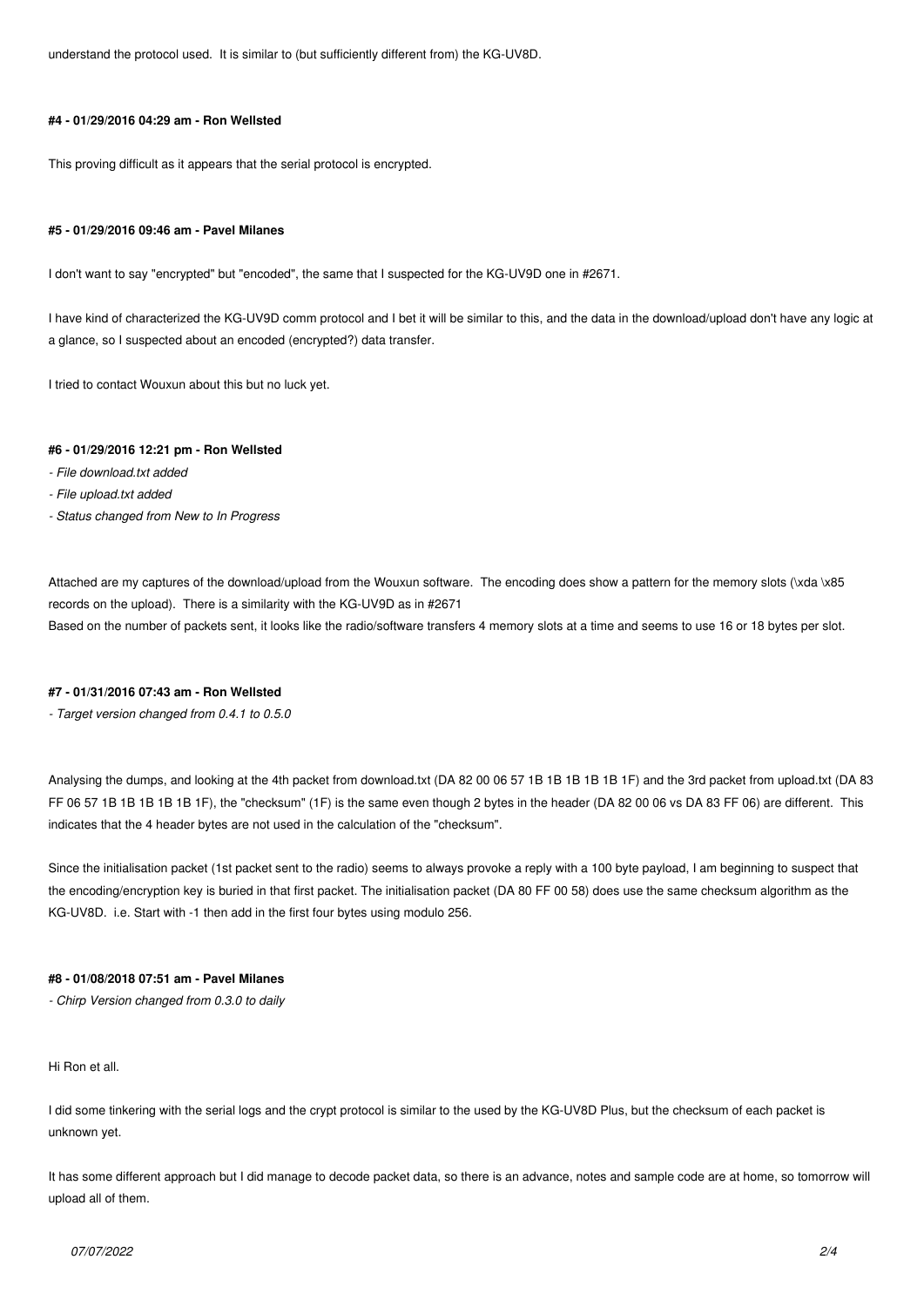*Just need to give the good news to the group, we have an advance on this one.*

*73 Pavel CO7WT.*

### **#9 - 01/25/2018 06:39 am - Pavel Milanes**

*- File test.py added*

*- File data\_down\_clean.txt added*

*Hi to all.*

*As promised here comes the scripts with the tests, the test.py script will read the data\_down\_clean (this is the transfer data extracted from the download.txt file of this issue) and will output the decoded data stream payload.*

*As you will see the crypt trick is almost the same but the checsum algorithm is unknown yet and need more work.*

*Some example output:*

*===================================================%<------------------------------------------------ pavel@agatha-lt:~/Chirp/KG-UV950P\$ python test.py Ident record Decrypted payload [100][100] 000: 4b 47 2d 55 56 39 35 30 52 32 43 10 80 17 90 42 KG-UV950R2C....B 016: 00 46 90 05 00 05 40 07 00 07 60 32 00 39 90 70 .F.......`2.9.p 032: 00 98 50 14 00 17 30 42 00 46 90 05 00 05 40 07 ..P...0B.F..... 048: 00 07 60 14 00 17 30 00 10 80 17 90 42 00 46 90 ..`...0.....B.F. 064: 05 00 05 40 07 00 07 60 32 00 39 90 70 00 98 50 ......`2.9.p..P 080: 14 00 17 30 42 00 46 90 05 00 05 40 07 00 07 60 ...0B.F.......` 096: 14 00 17 30 00 00 00 00 00 00 00 00 00 00 00 00 ...0............ Invalid packet Decrypted payload [3][3] 000: 00 4c 04 00 00 00 00 00 00 00 00 00 00 00 00 00 .L.............. Invalid packet Decrypted payload [6][6] 000: 00 4c 00 00 00 00 00 00 00 00 00 00 00 00 00 00 .L.............. Invalid packet Decrypted payload [3][3] 000: 08 10 10 00 00 00 00 00 00 00 00 00 00 00 00 00 ................ ===================================================%<-------------------------------------------------*

*You can at a glance see the ident string and some of the bad edges in the first packet, yet the checksum is invalid [Invalid packet]*

*73 Pavel CO7WT.*

#### **#10 - 08/25/2018 05:50 pm - Jim Neel**

*Are we getting any closer to a solution with this radio? I'm mostly interested in being able to open the frequency*